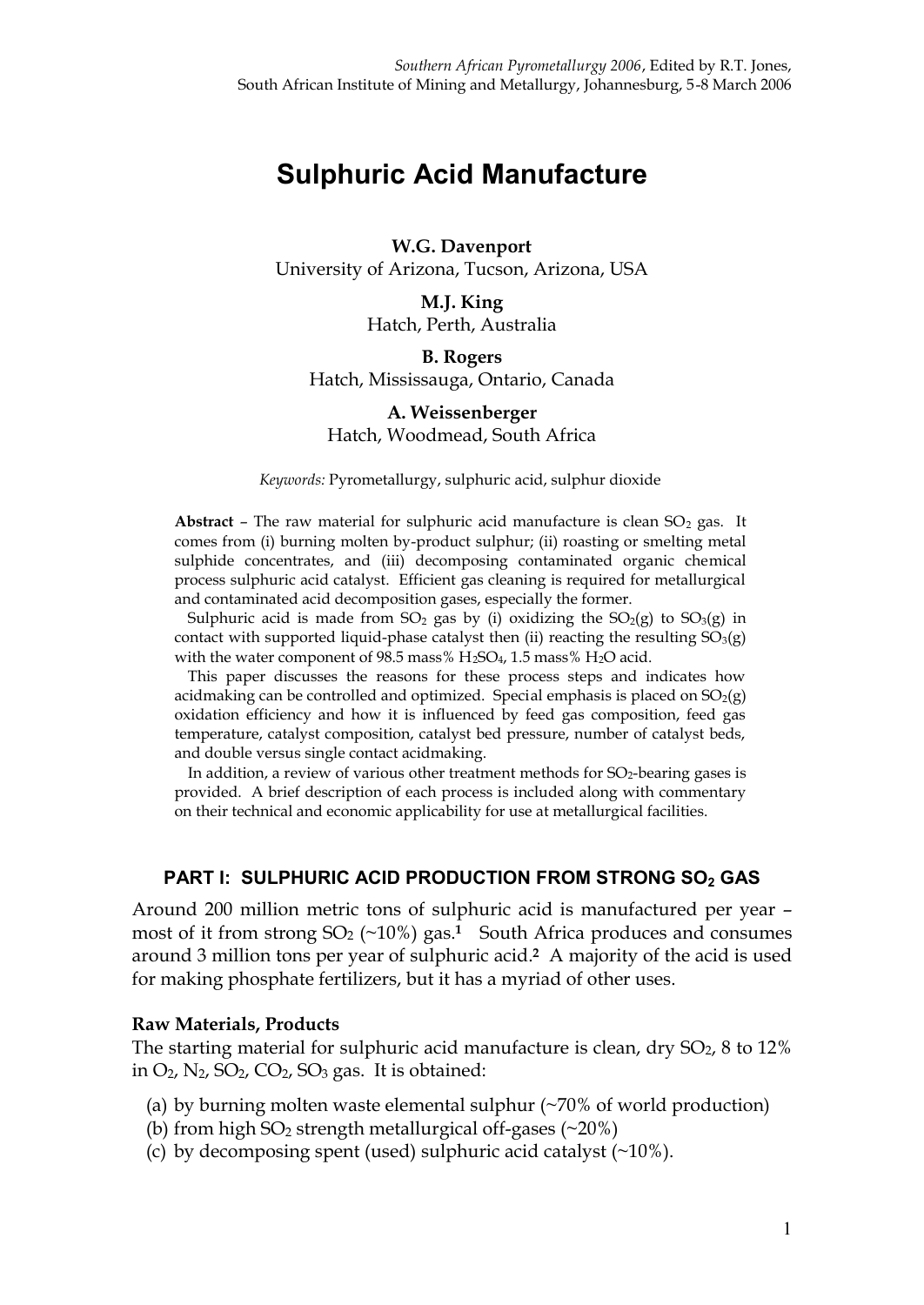(a) and (c) beneficially make a useful product from waste. (b) beneficially removes SO<sup>2</sup> from smelting and roasting off-gases.

The product of sulphuric acid manufacture is liquid acid, 93 to 98%  $H_2SO_4$ , 2 to 7% H2O.

#### **Manufacturing Process**

Sulphuric acid manufacturing consists of:

- (a) gas cleaning and removal of  $H_2O(g)$  by condensation
- (b) gas dehydration with sulphuric acid desiccant, i.e.:

$$
H_2O(g) + H_2SO_4(\ell) \rightarrow H_2SO_4(\ell) + H_2O(\ell)
$$
 [1]  
in strong  
acid  

$$
\Delta H = -80 \text{ MJ per kg-mole H}_2O(g)
$$

(c) oxidation of  $SO_2$  to  $SO_3$  in contact with supported liquid phase catalyst, i.e.:

|  |                                    | 700-900 K     |                               |                                                      |
|--|------------------------------------|---------------|-------------------------------|------------------------------------------------------|
|  | $SO_2(g)$ + $\frac{1}{2}O_2(g)$    | $\rightarrow$ | SO <sub>3</sub> (g)           | [2]                                                  |
|  | in $SO_2$ , $O_2$ , in feed gas or |               | catalyst in $SO_3$ , $SO_2$ , |                                                      |
|  | $N_2$ feed gas added to it         |               | $O_2$ , $N_2$ , gas           |                                                      |
|  | in air                             |               |                               |                                                      |
|  |                                    |               |                               | $\Delta H$ = -100 MJ per kg-mole SO <sub>2</sub> (g) |

(d) reaction of  $(c)$ 's  $SO_3$  product with strong sulphuric acid to make strengthened sulphuric acid, i.e.:

| 350-380 K           |                                      |               |                                                                            |                   |  |  |  |
|---------------------|--------------------------------------|---------------|----------------------------------------------------------------------------|-------------------|--|--|--|
| SO <sub>3</sub> (g) | $+ H_2O(\ell)$                       | $\rightarrow$ | $H_2SO_4(\ell)$                                                            | $\lceil 3 \rceil$ |  |  |  |
| in $SO_3$ , $SO_2$  | in $1.5\%$ H <sub>2</sub> O,         |               | in strengthened                                                            |                   |  |  |  |
| $O_2$ , $N_2$ , gas | 98.5% H <sub>2</sub> SO <sub>4</sub> |               | sulphuric acid                                                             |                   |  |  |  |
|                     | sulphuric acid                       |               |                                                                            |                   |  |  |  |
|                     |                                      |               | $\Delta H = -130$ MJ per kg-mole H <sub>2</sub> SO <sub>4</sub> ( $\ell$ ) |                   |  |  |  |

(e) mixing of (b)'s and (d)'s liquid products (+ water) to make the acid plant's range of products.

*Gas Cleaning*

The gas entering dehydration must be dust free  $(0.001 \text{ to } 0.01 \text{ g}/Nm^3 \text{ of gas})$  to avoid plugging downstream  $SO_2$ -oxidation catalyst. Dust is removed from the gas by a series of electrostatic precipitation and scrubbing steps. Metallurgical off-gas requires the most attention. Sulphur burning requires the least. Sulphuric acid catalyst decomposition gas is intermediate.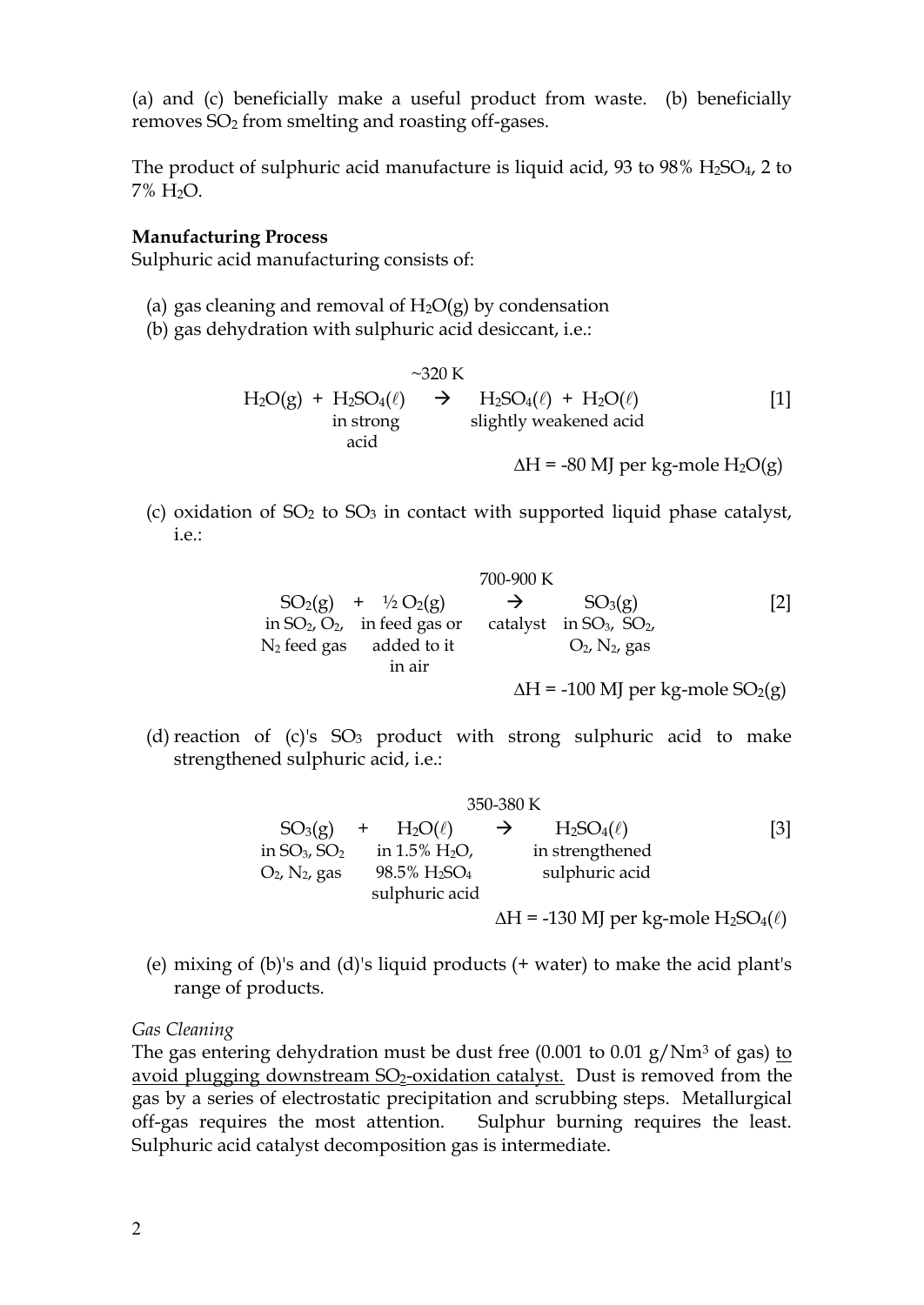#### *Condensation and Dehydration*

Acid plants must be built and operated so that liquid sulphuric acid is not produced in unexpected locations in equipment and flues. The easiest way to ensure this is to remove all  $H_2O(g)$  from catalytic  $SO_2$  oxidation input gas. It is removed by water-cooling condensation then dehydration with sulphuric acid desiccant. Typical H<sub>2</sub>O(g)-in-gas levels entering catalytic SO<sub>2</sub> oxidation are  $\sim$ 50 mg  $H_2O(g)$  per Nm<sup>3</sup> of input gas.

In sulphur burning acid plants, it is the sulphur combustion air that is dehydrated (with no prior condensation).

#### *Catalytic*  $SO_2 + \frac{1}{2}O_2 \rightarrow SO_3$  *Oxidation*

 $SO<sub>2</sub>$  is oxidized to  $SO<sub>3</sub>$  in preparation for H<sub>2</sub>SO<sub>4</sub> making. The oxidation is done by blowing clean dry  $SO<sub>2</sub>$  gas down through horizontal beds of Figure 1 catalyst. Industrially, the beds are typically 0.8 m thick and 10 m diameter.



**Figure 1:** Photograph of catalyst pieces, courtesy Haldor Topsøe A/S http://www.haldortopsøe.com The outside diameter of the largest piece (far left) is 20 mm.

Figure 2 is a stoichiometry-equilibrium curve for  $SO<sub>2</sub>$  oxidation. It shows that the reaction goes almost to completion at 600 K but not at 1000 K. This indicates that raising reaction temperature to increase reaction rate is counter-acted by a large decrease in maximum attainable (equilibrium)  $SO<sub>3</sub>$  production.

This problem is overcome by using catalyst, which promotes rapid  $SO<sub>2</sub>$ oxidation at cool temperatures ( $\sim$ 700 K) where equilibrium SO<sub>3</sub> production is efficient. The catalyst is molten V, K, Na, Cs, S, O solution on porous silica substrate. A simplified reaction scheme with this catalyst is:

$$
SO_2 + 2V^{5+} + O^{2-} \rightarrow 2V^{4+} + SO_3
$$
 [4]

$$
^{1/2}O_2 + 2V^{4+} \rightarrow 2V^{5+} + O^{2-}
$$
 [5]

which combine to give:

$$
SO_2 + \frac{1}{2}O_2 \rightarrow SO_3 \qquad [2]
$$

Reactions [4] and [5] have lower activation energies than Reaction [5], giving rapid reaction at 700-900 K.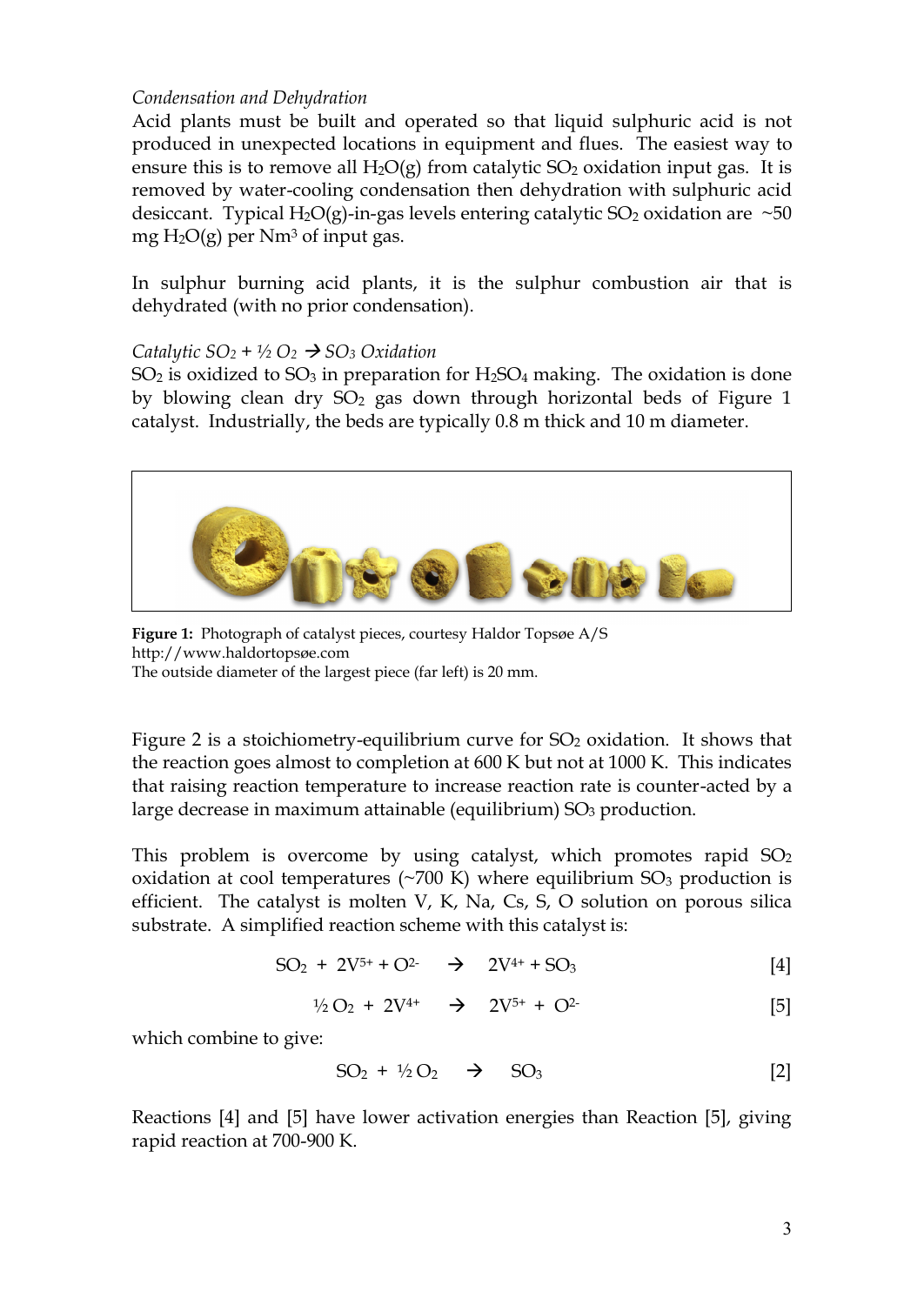

Figure 2: Maximum percentage of SO<sub>2</sub>-in-feed-gas that can be oxidized when equilibrium is attained in a bed of Figure 1 catalyst. It decreases markedly with increasing temperature. The curve applies only to the specified conditions.

#### *Catalyst Temperature Limitations*

The V, K, Na, Cs, S, O catalyst must be molten for Reactions [4] and [5] to occur. It typically melts around 680 K, slightly cooler when it contains cesium ions. Unfortunately, it begins to lose its catalytic power above about 900 K due to the formation of unreactive vanadate ions and by non-reversible reaction with the silica substrate.

Thus,  $SO_2$  oxidation must be done between  $\sim$ 700 and 900 K. The industrial implications of this are discussed below.

#### **H2SO4 Making**

In principle,  $H_2SO_4(\ell)$  can be made by reacting the  $SO_3(g)$  from catalytic oxidation with water. However, Reaction [3] is so exothermic that the product of reacting strong  $SO_3$  with water would be hot  $H_2SO_4$  vapour. Condensation of  $H_2SO_4(\ell)$  from this vapour is slow and expensive, so the SO<sub>2</sub>-water process is not used for strong gas. Instead, the  $SO_3(g)$  is reacted with the  $H_2O(\ell)$  in strong sulphuric acid.

The small amount of H<sub>2</sub>O and the massive amount of H<sub>2</sub>SO<sub>4</sub> in Reaction [3]'s input acid avoids this problem. The small amount of  $H_2O$  limits the extent of the reaction. The large amount of  $H_2SO_4$  warms only 25 K while it absorbs Equation [3]'s heat of reaction.

The above sections describe the basic steps of sulphuric acid manufacture. The rest of Part I discusses: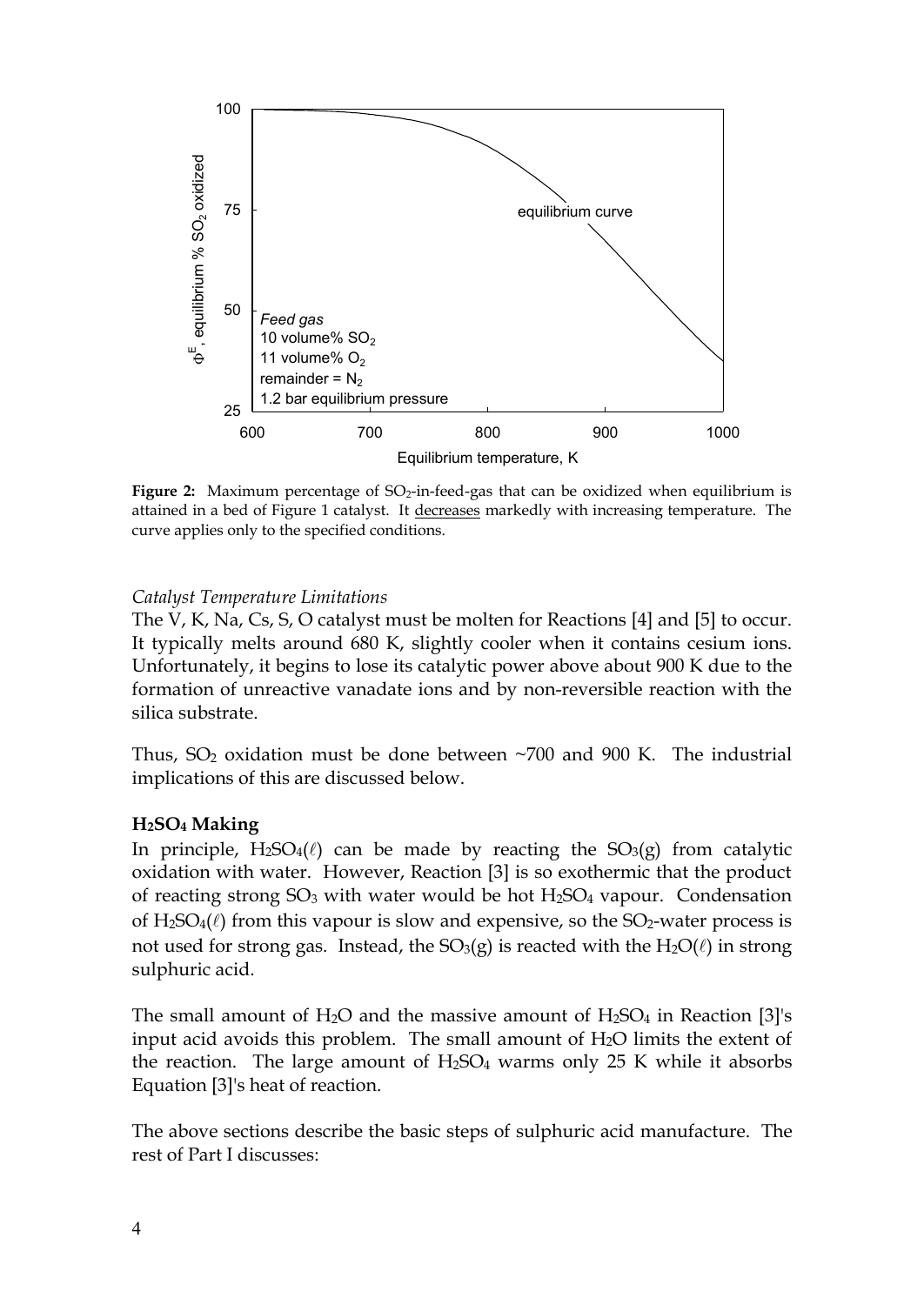- (a) single- and multi-catalyst bed  $SO_2 + \frac{1}{2}O_2 \rightarrow SO_3$  oxidation
- (b) single and double contact acidmaking
- (c) optimization.

# **Single- and Multi-Catalyst**  $SO_2 + \frac{1}{2}O_2 \rightarrow SO_3$  **Oxidation**

Figures 3 and 4 describe single catalyst bed  $SO<sub>2</sub>$  oxidation. Figure 3 shows that warm  $SO_2$ ,  $O_2$ ,  $N_2$  gas descends the hot catalyst bed causing:

- (a) its  $SO<sub>2</sub>$  to be oxidized
- (b) the gas to be heated by the exothermic oxidation reaction.



Figure 3: 'Bed' of catalyst pieces for oxidizing SO<sub>2</sub> to SO<sub>3</sub>. Industrial beds are 7-17 m diameter.

Figure 4 describes this behaviour on Figure 2's stoichiometry-equilibrium curve graph. It shows that:

- (a) the gas warms as percent  $SO<sub>2</sub>$  oxidation increases
- (b) maximum (equilibrium)  $SO_2$  oxidation is achieved at ~890 K with about  $70\%$  of the input SO<sub>2</sub> having been oxidized to SO<sub>3</sub>.

This demonstrates that only  $\sim$ 70% of input SO<sub>2</sub> can be oxidized to SO<sub>3</sub> in a single catalyst bed no matter how thick the bed.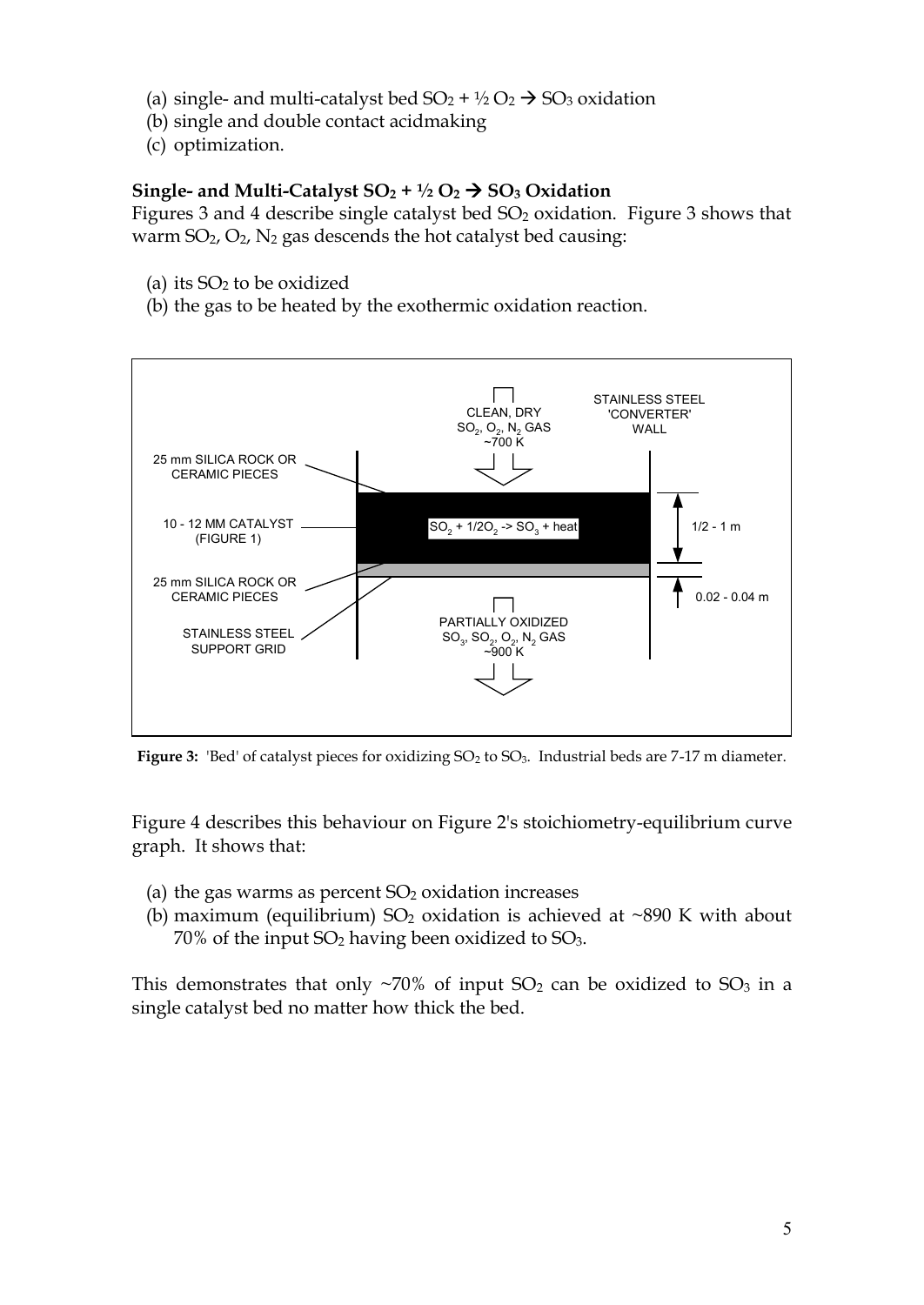

**Figure 4:** First catalyst bed heat-up path, equilibrium curve and equilibrium intercept point. Only  $\sim$ 70% of input SO<sub>2</sub> can be oxidized in a single catalyst bed. Multicatalyst bed oxidation with cooling between brings this up to 99+%, Figure 8. It can be deduced from this graph that a lower gas input temperature (say 670 K) will give a lower gas output temperature and a higher SO2 oxidation efficiency.

The only practical way to circumvent this limitation is to use three or four sequential catalyst beds with gas cooling between, Figures 5 and 6.



**Figure 5:** Schematic of single contact, 3 catalyst bed sulphuric acid plant. It is a single contact acid plant because it has only one  $H_2SO_4$  making step. Note gas cooling between catalyst beds. It is this that permits additional  $SO<sub>2</sub>$  oxidation in the next catalyst bed.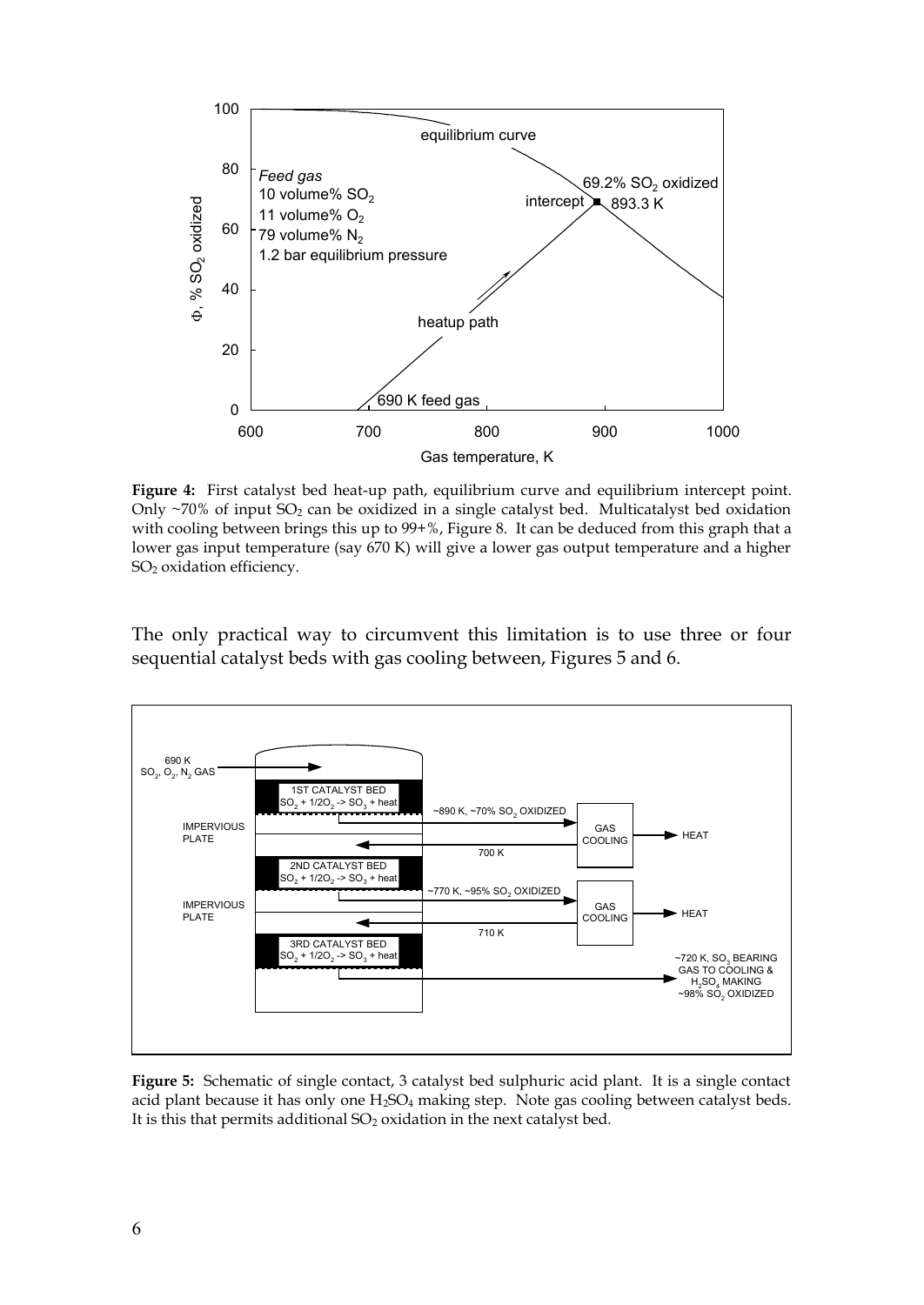

**Figure 6:** SO<sup>2</sup> oxidation efficiency in Figure 5's three catalyst bed acid plant. The efficiency increases with each succeeding bed, but with diminishing gain. A 4<sup>th</sup> bed will further increase efficiency, but it is better to remove the gas's  $SO<sub>3</sub>$  beforehand. This is the advantage of a double contact acid plant, Figure 7.

## **Single Contact vs Double Contact Acidmaking**

Figure 5 is a schematic flowsheet of a single contact acidmaking plant.  $SO<sub>3</sub>$  gas and  $1.5\%$  H<sub>2</sub>O,  $98.5\%$  H<sub>2</sub>SO<sub>4</sub> acid are contacted only once. Figure 7 is a schematic flowsheet of a double contact plant.



Figure 7: Schematic of 3-1 double contact acid plant. The increase in total SO<sub>2</sub> oxidation after each bed is notable. Note the intermediate  $H_2SO_4$  making step, bottom right.

SO<sub>3</sub> gas and 1.5% H<sub>2</sub>O, 98.5% H<sub>2</sub>SO<sub>4</sub> acid are contacted twice with SO<sub>2</sub> +  $\frac{1}{2}$  O<sub>2</sub>  $\rightarrow$  SO<sub>3</sub> oxidation between contacts.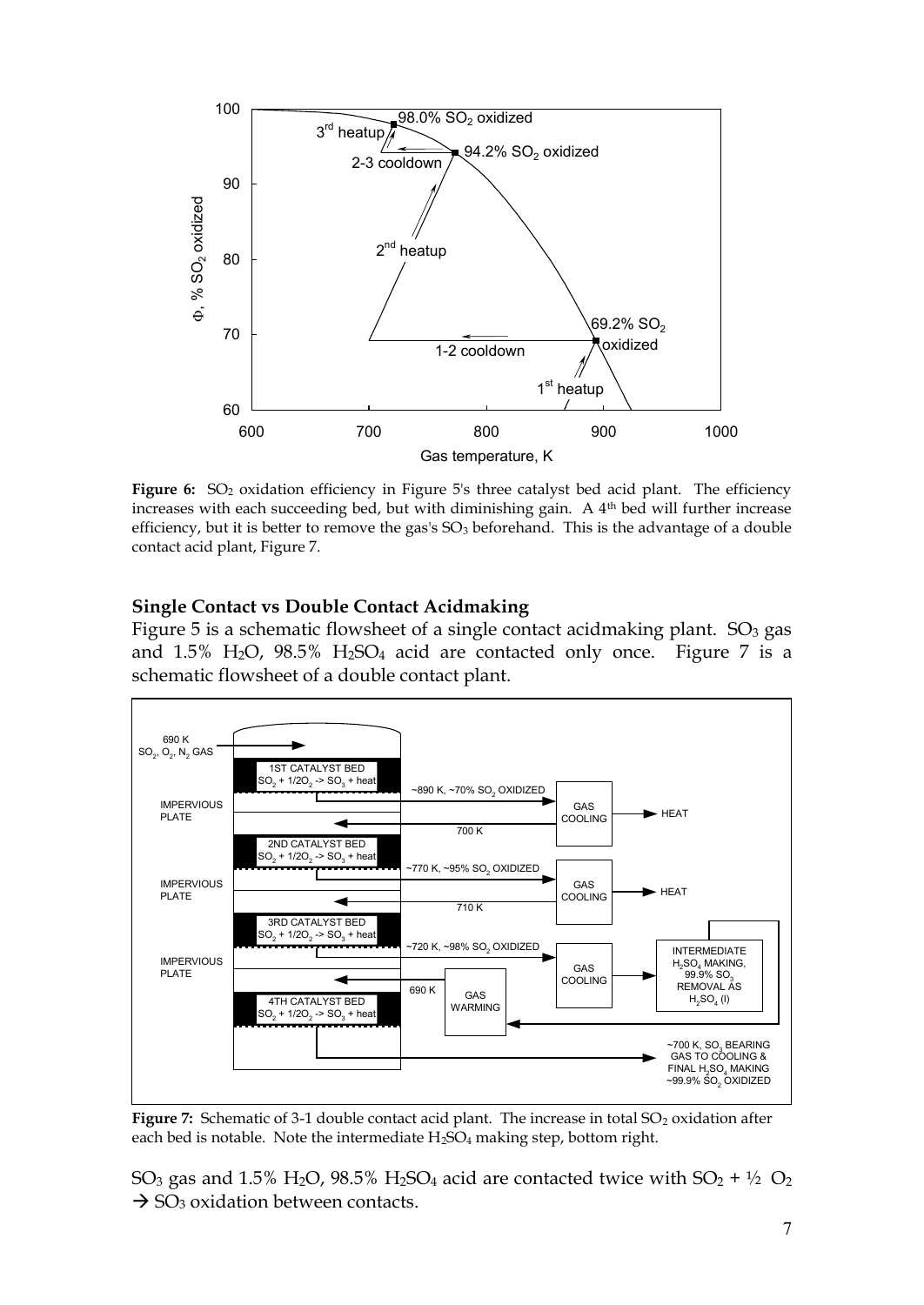#### *Advantage of Double Contact Acidmaking*

Figure 8 shows the advantage of double contact acidmaking. A four catalyst bed  $(4 - 0)$  single contact plant oxidizes only 99% of its feed SO<sub>2</sub> causing 1% of the feed  $SO<sub>2</sub>$  to leave in acid plant off-gas.

The Figure 7 (3 – 1) contact plant, on the other hand, oxidizes 99.9% of its feed  $SO<sub>2</sub>$ , causing less than 0.1% of the feed  $SO<sub>2</sub>$  to leave the acid plant. This is based on achieving equilibrium in each catalyst bed.

It does so because the feed gas to its after  $H_2SO_4$  making catalyst bed contains zero  $SO_3$  – allowing Reaction (2) to go almost to completion after intermediate H2SO4 making.



Beds before intermediate  $H_2SO_4$  making - beds after

**Figure** 8: SO<sub>2</sub> oxidation efficiencies after all catalyst beds.  $4 - 0$  is a single contact plant with four catalyst beds.  $3 - 1$  is a double contact plant with three beds before intermediate H<sub>2</sub>SO<sub>4</sub> making and one bed after intermediate  $H_2SO_4$  making etc. The superior performance of double contact acid plants is notable. The optimum performance of the 3 – 1 arrangement is also notable.

## **Final Comments**

Sulphuric acid manufacture is most efficient when the acid plant is run continuously with ultra clean feed gas and ultra efficient dehydration.

Cool catalyst bed input gas temperatures (with low melting point Cs-enhanced catalyst) also help. They increase  $SO_2$  oxidation efficiency and avoid destructive overheating of the catalyst.

Acid plants are now being designed to capture every last MJ of energy. This endeavour should not, however, be allowed to interfere with continuous plant operation especially with metallurgical plants – where the valuable product is metal, not acid.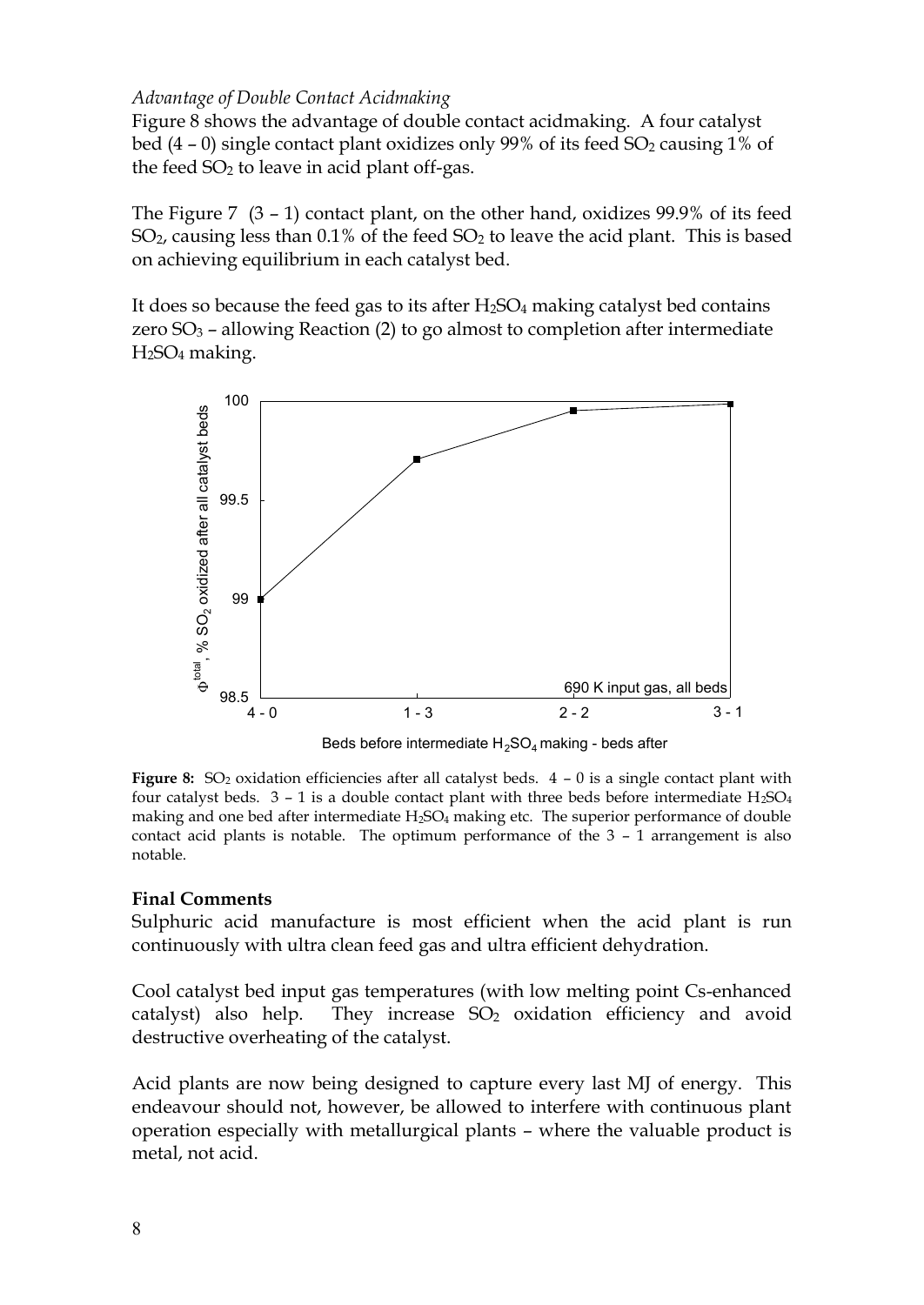# **PART II: OTHER TREATMENT METHODS FOR SO2 BEARING GASES**

Lower strength  $(0.5 - 5 \text{ vol. % } SO_2)$  gases are not continuously treated in traditional contact-type acid plants. Their low  $SO<sub>2</sub>$  strength requires a noneconomical amount of supplemental fuel to be burned to maintain the catalyst beds at optimum SO<sub>2</sub> oxidation temperatures.

In addition, the complexity and capital cost of acid production may not be justified for low tonnage applications. Site-specific factors may not favour direct sulphuric acid production, *e.g.*, remote sites with poor or negative acid netbacks. Therefore, many alternative  $SO<sub>2</sub>$  treatment methods have been developed.

Most technologies have evolved as a result of the requirements of a number of industries and their specific process and regulatory mandates.  $SO<sub>2</sub>$  removal utilizing treatment methods other than contact acid plant technology is common in petroleum, power generation, incineration, as well as pulp and paper and is continuing to become more common in metallurgical installations.

Each industry has specific process characteristics and scrubbing needs. Many of the technical problems encountered in the past with scrubbing are the result of the misapplication of a scrubbing process. For example, a limestone slurry scrubber that works well on the steady, weak  $SO<sub>2</sub>$  strength gas generated in a coal-fired boiler will not be suitable for the stronger, fluctuating gas produced by metallurgical processes. The selection of an  $SO<sub>2</sub>$  scrubbing technology is usually a difficult task due to the large number of processes available (about 80 are presently commercially active). Some of them include:

- a) Scrubbing, producing by-products and/or wastes:
	- o Direct Lime Slurry
	- o Direct Limestone Slurry
	- o 'Dry' sorbent, including spray drying and circulating dry scrubbers
	- o Once-through Sodium
	- o Magnesium Oxide
	- o Various Dual Alkali processes
	- o Seawater
	- o Ammonia
- b) Regenerable processes producing high strength  $SO<sub>2</sub>$  gas streams for further treatment in a contact acid plant or similar
	- $\circ$  Absorption/regeneration of SO<sub>2</sub> in amine solutions
	- o Wellman-Lord
	- o Non-amine, organic scrubbing (*e.g.* Solinox®)
- c) Other acid producing processes such as:
	- o Sulfacid®
	- o Peroxide scrubbing
	- o Petersen-Fattinger process
	- o WSA (Wet gas Sulphuric Acid)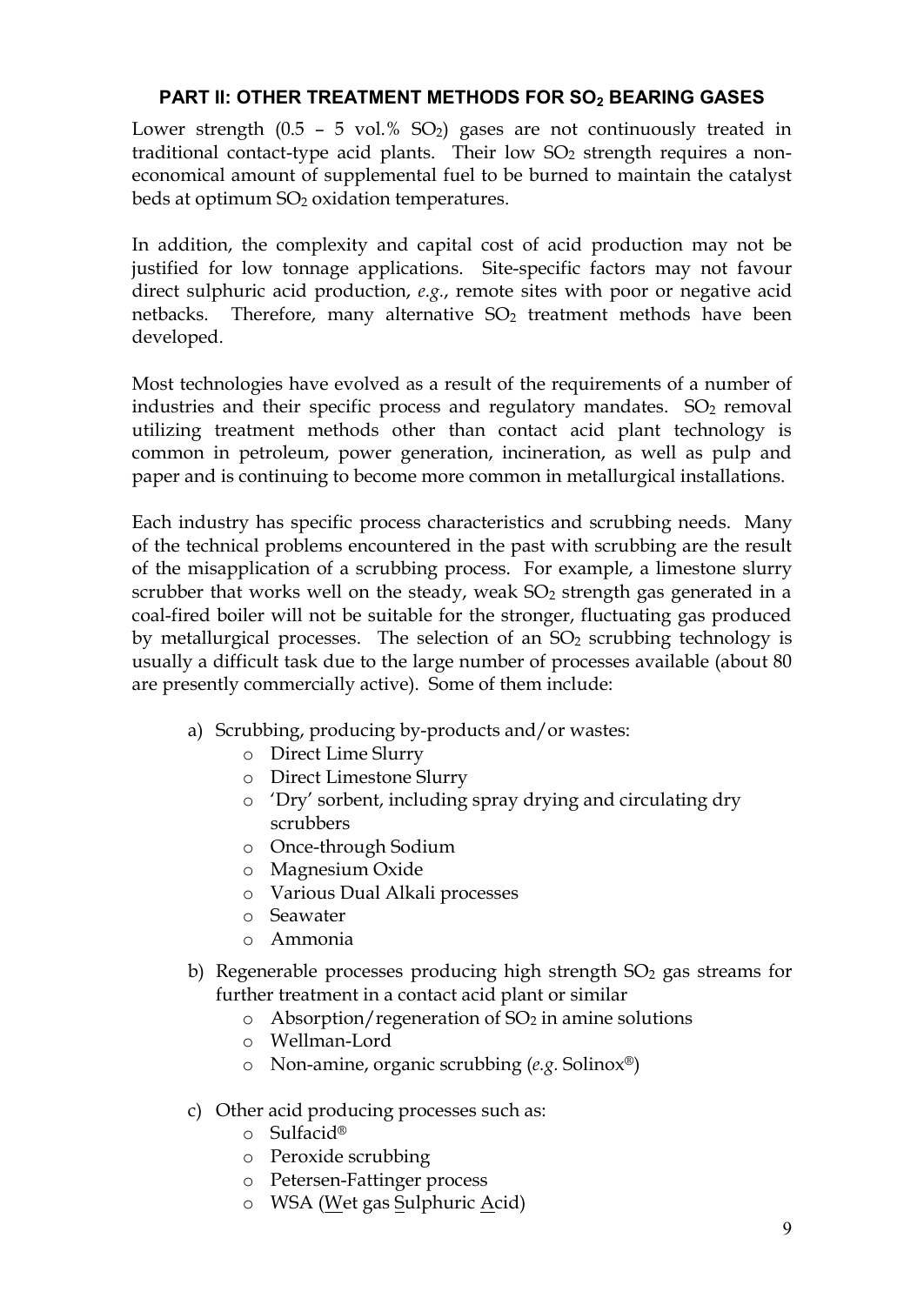Several of the above processes have been used in the metallurgical industry in South Africa, including the following installations:

|           |                       | Gases     |                           |                  |          |
|-----------|-----------------------|-----------|---------------------------|------------------|----------|
|           | Location<br>Process   |           | Gas Volume<br>Inlet $SO2$ |                  | Start-up |
|           |                       | Treated   | $Nm^3/h$                  | Concentration    | Date     |
|           |                       |           |                           | vol.%, dry basis |          |
| Lonmin    | Sodium-lime,          | Electric  | 200 000                   | $\mathfrak{p}$   | 2003     |
| Platinum  | concentrated          | furnace   |                           |                  |          |
|           | mode dual             | and       |                           |                  |          |
|           | alkali                | converter |                           |                  |          |
| Impala    | Sulfacid <sup>®</sup> | Electric  | 50 000                    | 1                | 2002     |
| Platinum  |                       | Furnace   |                           |                  |          |
| Anglo     | Petersen-             | Electric  | 65 000                    | $0.5 - 1$        | 2002     |
| Platinum, | Fattinger             | Furnace   |                           |                  |          |
| Waterval  |                       |           |                           |                  |          |
| Smelter   |                       |           |                           |                  |          |

**Table I:** Summary of South African metallurgical SO<sub>2</sub> treatment processes

# **Scrubbing**

Table II presents an overview of some common commercial scrubbing processes grouped into their general class. It must be noted that there are several variations of each class. The key features of these processes are summarized below:

- · **Lime slurry and limestone scrubbing** is suitable for relatively low SO<sup>2</sup> concentrations and moderate collection efficiencies. They have very high liquid circulation rates, can often be designed for zero effluent discharge, and can produce a marketable quality of gypsum.
- · **Spray drying** and circulating dry scrubbers are applicable to hot gases with a significant amount of evaporative capacity.  $SO_2$ absorption occurs as water evaporates leaving behind a dry mixture of sulphate and sulphite solids. Because final collection occurs in a baghouse (or ESP), there is no segregation of process and CaSO<sub>3</sub>/CaSO<sub>4</sub> solids.
- · While there are several types of **dual alkali** processes in operation, they all use a soluble scrubbing agent (usually sodium or aluminum based), which is regenerated by reaction with another alkali (usually calcium based). These processes offer the advantages of solution scrubbing, a solid by-product and the ability to handle higher strength  $SO<sub>2</sub>$  gases. These advantages come at the cost of a more complex process.
- · **Once through sodium processes** use soda ash or caustic and produce a solution of soluble sodium salts. They are simple and effective, but use a costly reagent, and have a liquid effluent. Seawater scrubbers are actually a form of this, making use of natural alkalinity in seawater (sodium bicarbonate).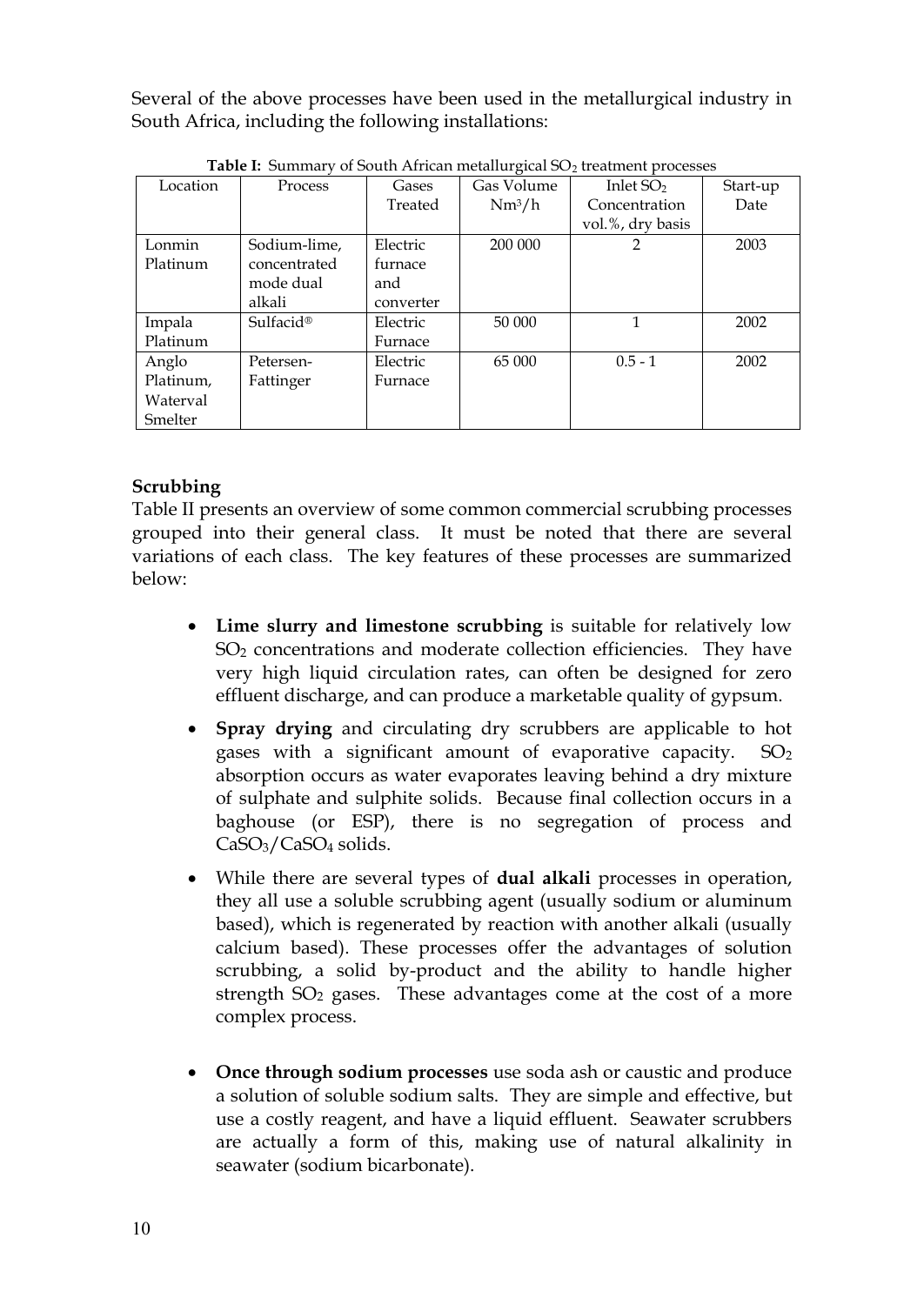A number of decisions are required to select and define the most appropriate scrubbing technology for any given application. Key considerations in the selection process are as follows:

- Process operating conditions; of particular importance are SO<sub>2</sub> concentrations and the nature of fluctuations. Lime/limestone systems are typically limited to fairly weak gas of less than 6 000 to 8 000 ppm SO<sup>2</sup> and can be adversely affected by rapid changes in concentration. Temperature and water content impact the evaporative capacity of the gas and, therefore, the ability to achieve a water balance with zero water discharge.
- Performance requirements; outlet SO<sub>2</sub> targets in terms of concentration and efficiency needed to achieve this target.
- · Disposal issues; both solid waste characteristics/disposal costs and wastewater issues need to be comprehended as part of the process selection.
- Process reliability/availability; many  $SO<sub>2</sub>$  scrubbing systems have incurred significant downtime, usually due to scaling.
- · Operating versus capital costs, particularly as they relate to reagent, disposal and power costs.
- · Site specific factors; there are usually a number of specific issues at each facility that require consideration. Existing equipment and auxiliary facilities, availability of reagents, water treatment facilities and disposal/re-use of by-products.

Many scrubbers produce a material that can be marketed, partially off-setting the operating cost of the scrubber and more importantly, eliminating waste disposal problems. The most common saleable by-product is gypsum for use in cement or wallboard manufacture. Nearly 75% of the gypsum produced by flue gas desulphurization (FGD) in the United States is used in wallboard.

Another, less common, saleable by-product is ammonium sulphate  $(NH<sub>4</sub>)<sub>2</sub>SO<sub>4</sub>$ produced by scrubbing  $SO_2$  bearing gases with ammonia. The process is typically used for treating tail gases from contact type acid plants associated with fertilizer production facilities.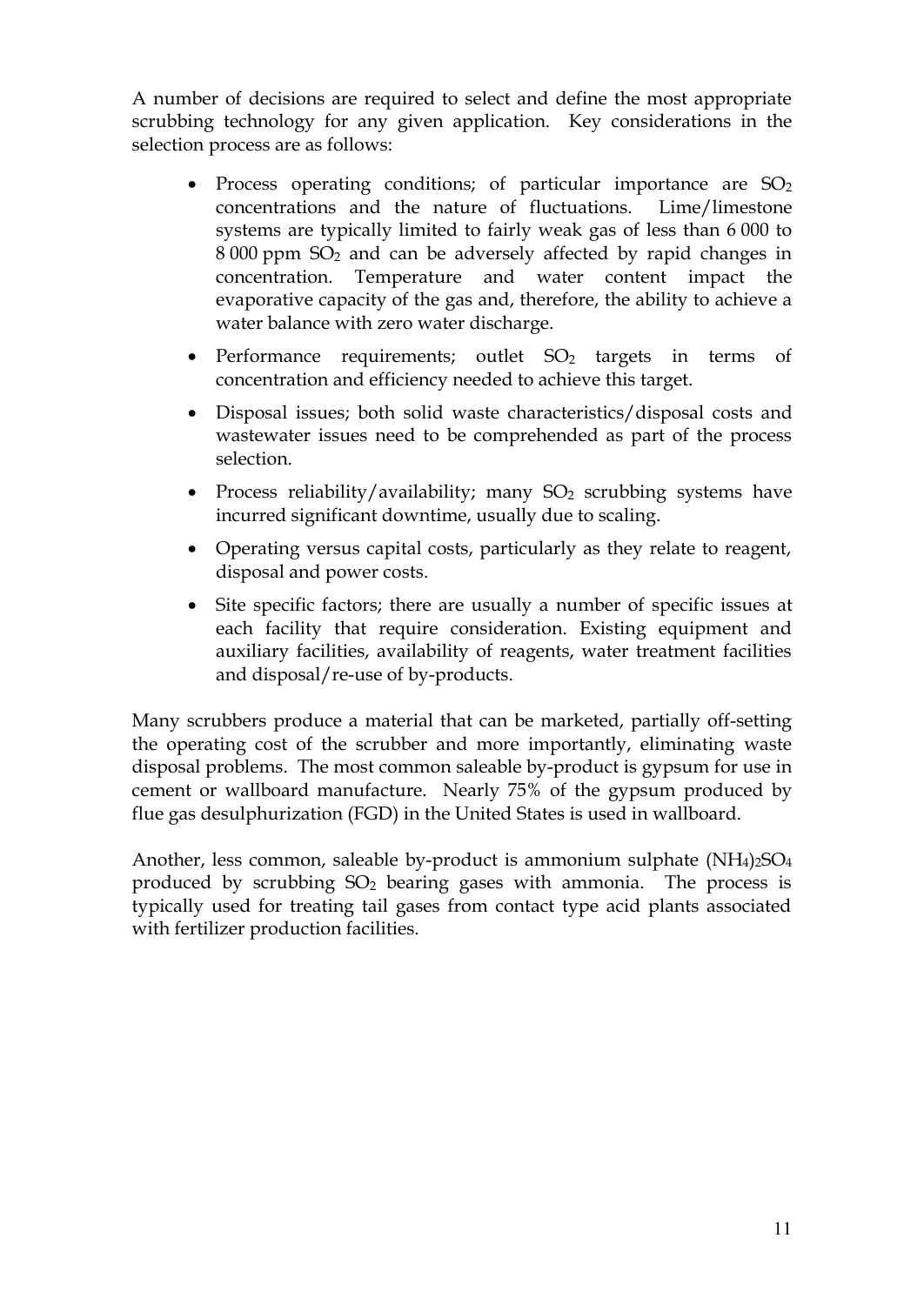| Process                          | Reagents                                              | $Bv-$<br>Products                                                  | <b>Principal Reactions</b><br>(H <sub>2</sub> O Not Always Shown)                                                                                                                                                                | Applicable<br>Inlet $SO2$<br>(ppm) | Proven<br>Efficiency $(\%)$ | Order of<br>Magnitude<br>Capital Cost<br>$US\frac{4}{Nm^3/h}$ | Order of<br>Magnitude<br><b>Operating Cost</b><br>$US$/t$ SO <sub>2</sub> | Typical<br>Scrubbing<br>Vessel |
|----------------------------------|-------------------------------------------------------|--------------------------------------------------------------------|----------------------------------------------------------------------------------------------------------------------------------------------------------------------------------------------------------------------------------|------------------------------------|-----------------------------|---------------------------------------------------------------|---------------------------------------------------------------------------|--------------------------------|
| Lime Slurry                      | CaO                                                   | CaSO <sub>x</sub>                                                  | $CaO + SO2 = CaSO3$<br>$2H_2O + CaSO_3 + \frac{1}{2}O_2 = CaSO_4$ $2H_2O$                                                                                                                                                        | $<$ 100-10 000                     | 90-97                       | 100-150                                                       | 175                                                                       | Open Spray<br>Tower            |
| Limestone<br>Slurry              | CaCO <sub>3</sub>                                     | CaSO <sub>x</sub><br>(gypsum)                                      | $CaCO3 + SO2 = CaSO3 + CO2$<br>$2H_2O + CaSO_3 + \frac{1}{2}O_2 = CaSO_4 - 2H_2O$                                                                                                                                                | 1000-6 000                         | $\sim 95$                   | 100-150                                                       | 150                                                                       | Open Spray<br>Tower            |
| Spray<br>Drying –<br>Lime        | CaO                                                   | CaSO <sub>x</sub>                                                  | $\frac{1}{2}H_2O + CaO + SO_2 = CaSO_3$ . $\frac{1}{2}H_2O$<br>$2H_2O + CaSO_3 + \frac{1}{2}O_2 = CaSO_4$ $2H_2O$                                                                                                                | $<$ 100-3 000                      | 90-95                       | 125-200                                                       | 200                                                                       | Spray Tower<br>+ Bag-house     |
| Dual Alkali<br>(Lime)<br>Sodium) | CaO<br><b>NaOH</b><br>Na <sub>2</sub> CO <sub>3</sub> | CaSO <sub>x</sub><br>(gypsum)                                      | $2NaOH + SO2 = Na2SO3 + H2O$<br>$H_2O + Na_2SO_3 + SO_2 = 2NaHSO_3$<br>$2NaHSO_3 + Ca(OH)_2 = Na_2SO_3 +$<br>$CaSO3$ <sup>-1/2</sup> H <sub>2</sub> O + 1 <sup>1</sup> /2 H <sub>2</sub> O<br>$Na2SO3 + Ca(OH)2 = 2NaOH + CaSO3$ | 1 200-<br>$150000+$                | $99+$                       | 125-175                                                       | 175                                                                       | Tray or<br>Packed<br>Tower     |
| Dual Alkali<br>(Dowa)            | CaCO <sub>3</sub><br>$\text{Al}_2(\text{SO}_4)_3$     | CaSO <sub>4</sub><br>$2H_2O$                                       | $Al_2O_3 Al_2(SO_4)_3 + 3SO_2 + 3/2 O_2 =$<br>$2Al_2(SO_4)_3$<br>$2Al_2(SO_4)_3 + 3CaCO_3 =$<br>$Al_2(SO_4)_3$ $Al_2O_3 + 3CaSO_4 + 3CO_2$                                                                                       | 1 000-25 000                       | 85-98                       | 150                                                           | 190                                                                       | Tray or<br>Packed<br>Tower     |
| Once<br>Through<br>Seawater      | NaHCO <sub>3</sub><br>(CaO)                           | Na <sub>2</sub> SO <sub>3</sub><br>Na <sub>2</sub> SO <sub>4</sub> | $2NaHCO3 + SO2 = Na2SO3 + 2CO2 +$<br>$H_2O$<br>$Na_2SO_3 + \frac{1}{2}O_2 = Na_2SO_4$                                                                                                                                            | up to $\sim$ 2000                  | ~1                          | very site<br>specific                                         | 60-120                                                                    | Tray or<br>Packed<br>Tower     |
| Once<br>Through<br>Sodium        | <b>NaOH</b><br>Na <sub>2</sub> CO <sub>3</sub>        | Na <sub>2</sub> SO <sub>3</sub><br>Na <sub>2</sub> SO <sub>4</sub> | $2NaOH+SO2 = Na2SO3+H2O$<br>$Na2SO3 + \frac{1}{2}O2 = Na2SO4$                                                                                                                                                                    | $< 100 -$<br>$10000+$              | $99+$                       | $40 - 80$                                                     | 350-480                                                                   | Tray or<br>Packed<br>Tower     |

**Table II:** Overview of Scrubbing Processes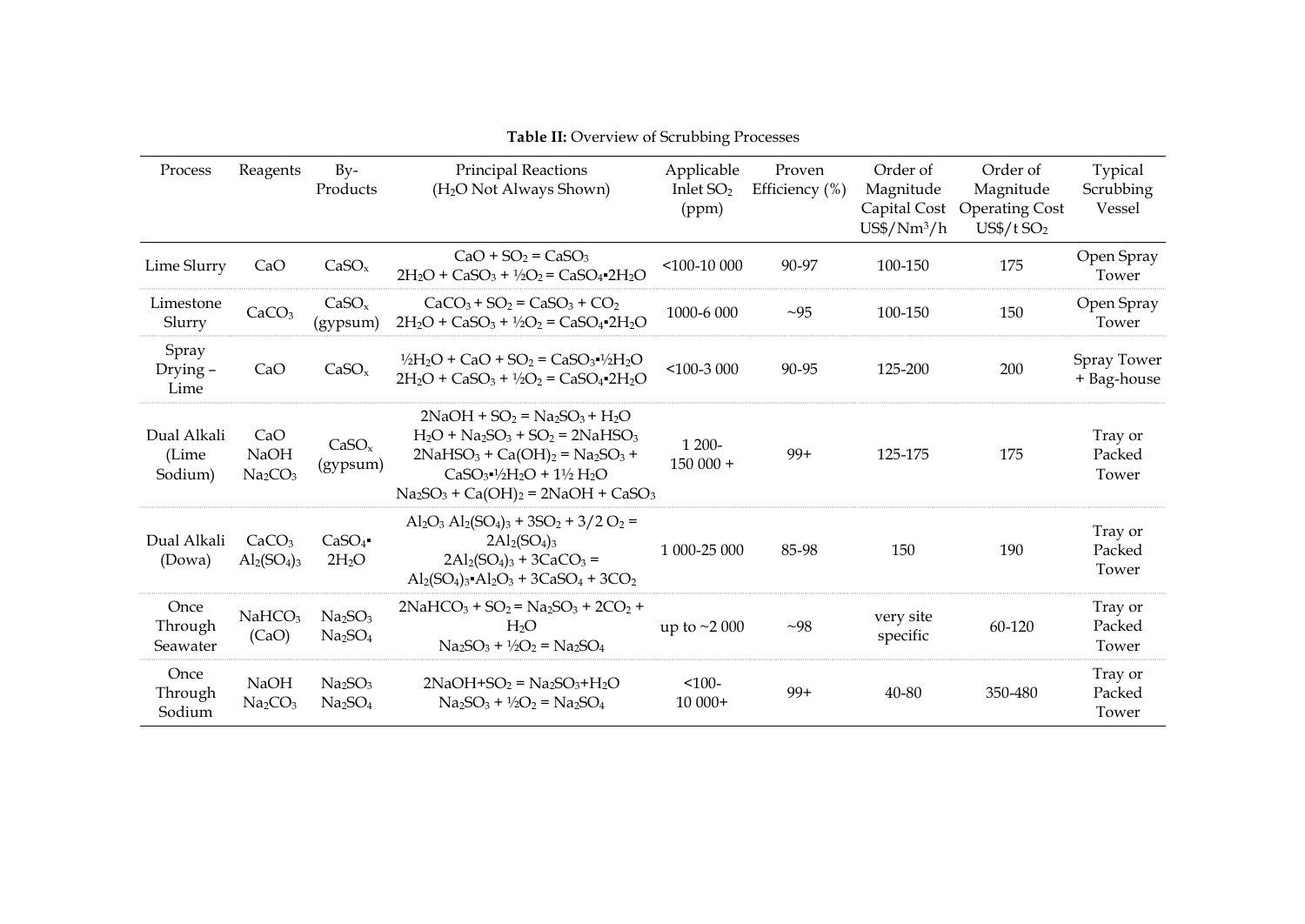# **Regenerable Processes**

**Amine absorb/desorb** (Cansolv®<sup>3</sup> and TurboSOx®<sup>4</sup>) use amines to absorb  $SO_2$ gas in a packed or tray tower absorber. The  $SO<sub>2</sub>$  rich amine is transferred to a desorb column and steam heated to strip high purity  $SO<sub>2</sub>$  gas and water vapour from the amine. The lean amine is returned to the absorber. The high strength SO<sup>2</sup> is cooled to condense water vapour and ducted to another facility, e.g. acid plant for additional processing to make sulphuric acid.

Amine absorb/desorb is well suited for treating gases with a wide range of fluctuating  $SO<sub>2</sub>$  concentrations, but is logistically difficult for applications without an on-site acid plant or similar. The process utilizes solution-based absorption and should be reliable, although there are comparatively few installations at present.

Other regenerable processes have a similar configuration, and similar implementation issues.

# **Other Sulphuric Acid Processes**

# **Sulfacid® Process**

SO<sub>2</sub>, H<sub>2</sub>O and O<sub>2</sub> react in an activated carbon catalyst to form  $H_2SO_4$  in the Donau Carbon**<sup>5</sup>** Sulfacid® process (Figure 9). The product of the process is weak (<20% H2SO4) sulphuric acid. Multiple activated carbon beds arranged in parallel are often used. The acid making reaction for the Sulfacid® process is as follows:

$$
SO_2 + \frac{1}{2}O_2 + nH_2O \rightarrow H_2SO_4 \cdot (n-1)H_2O
$$
 [6]

The process can treat feed gases with:

- less than 1 volume%  $SO<sub>2</sub>$
- a minimum 7 volume%  $O_2$ , and
- a maximum of 30 mg/ $Nm^3$  of dust minimizing activated carbon fouling.



**Figure 9:** Sulfacid® process for removal of SO2. Feed gases are mixed with steam (if required) in the mixing chamber before entering the reactor holding the activated carbon catalyst.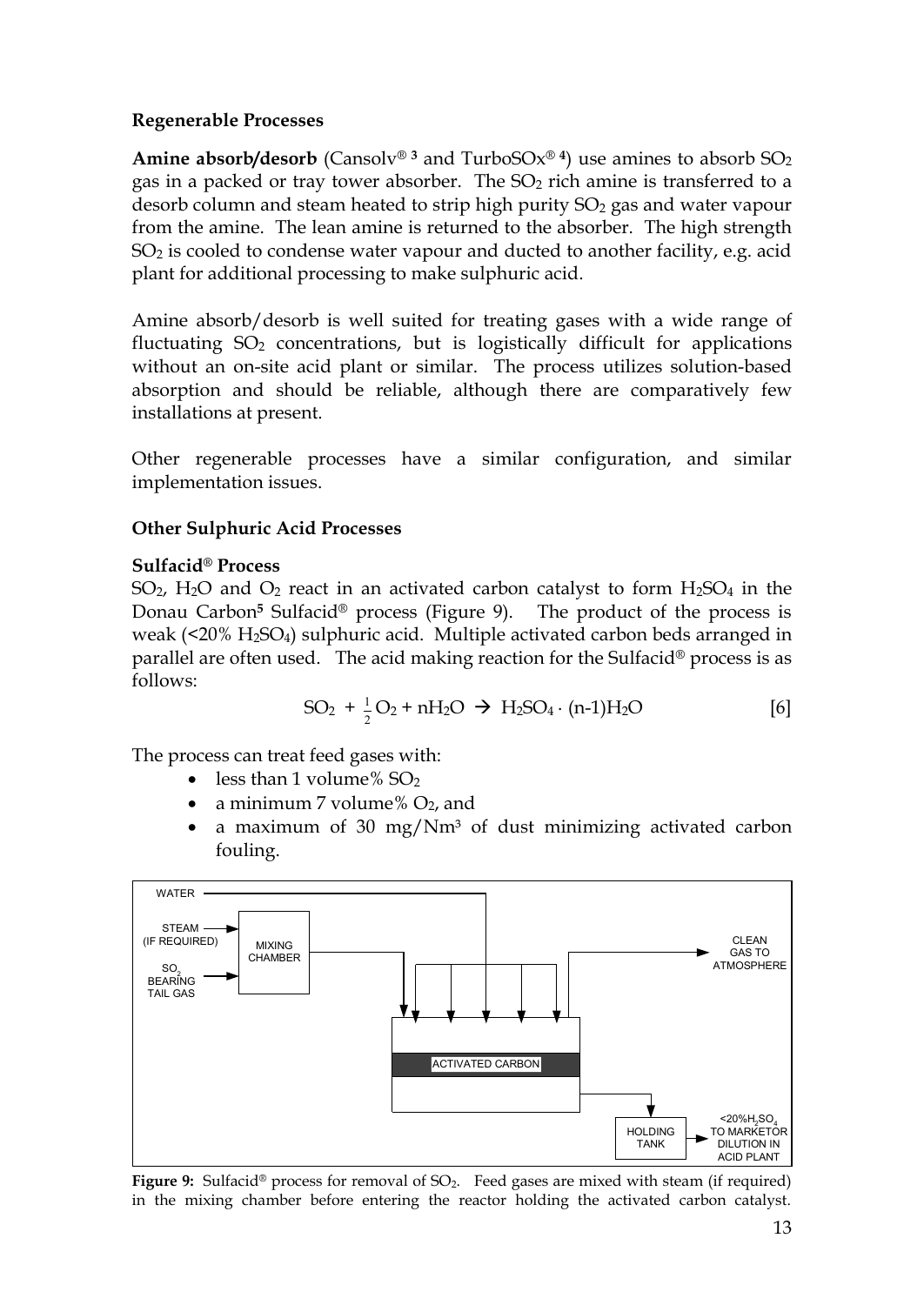Sulphuric acid is formed from the oxidation of  $SO_2$  in the presence of  $H_2O$  and activated carbon. The acid formed on the activated carbon is washed into a holding tank where it is pumped to the acid plant's acid circulation system for dilution or sold to customers.

Sulfacid®'s advantages are its relatively low capital and operating cost and production of H2SO4. Its main disadvantage is that its acid product strength is weak <20% H2SO<sup>4</sup> making it difficult to sell to off-site customers. About 50 Sulfacid® plants are presently in operation.

# **Peroxide Scrubbing**

Lurgi Metallurgie and Süd-Chemie developed the Peracidox®**<sup>6</sup>** process specifically to remove residual  $SO<sub>2</sub>$  from tail gases from double absorption sulphuric acid plants. The process uses hydrogen peroxide  $(H_2O_2)$  to oxidise SO2 to sulphuric acid:

$$
SO_2(g) + H_2O_2(aq) \rightarrow H_2SO_4(aq)
$$
 [7]

Scrubbing is achieved by direct contact in a counter-current spray tower. The peroxide reacts with  $SO<sub>2</sub>$  in the first chamber and overflows to the second chamber. The bleed acid concentration is  $\sim$ 50% H<sub>2</sub>SO<sub>4</sub>, which can be recycled to the acid plant as dilution water or sold as a by-product should a market exist. A basic flow schematic is provided in Figure 10.



**Figure 10:** Peracidox<sup>®</sup> process flow schematic.  $50\%$  H<sub>2</sub>O<sub>2</sub> reacts with SO<sub>2</sub> forming a  $50\%$  H<sub>2</sub>SO<sub>4</sub> solution that is sent to the contact plant or market. Tail gases can be as low as  $20$  ppm  $SO_2$ .  $H<sub>2</sub>SO<sub>4</sub>$  vapour and  $SO<sub>3</sub>$  are also removed from the feed gas stream.

The advantages of the Peracidox® process include it's simplicity, small footprint, high SO<sub>2</sub> removal efficiency and low capital cost. Its biggest disadvantages are its high operating cost due to peroxide and its relatively low acid strength product (~50%  $H_2SO_4$ ). For these reasons the Peracidox<sup>®</sup> process is most suited for acid plant tail-gas treatment where  $SO<sub>2</sub>$  concentrations are consistently low or only temporarily high (e.g. during acid plant start-up). In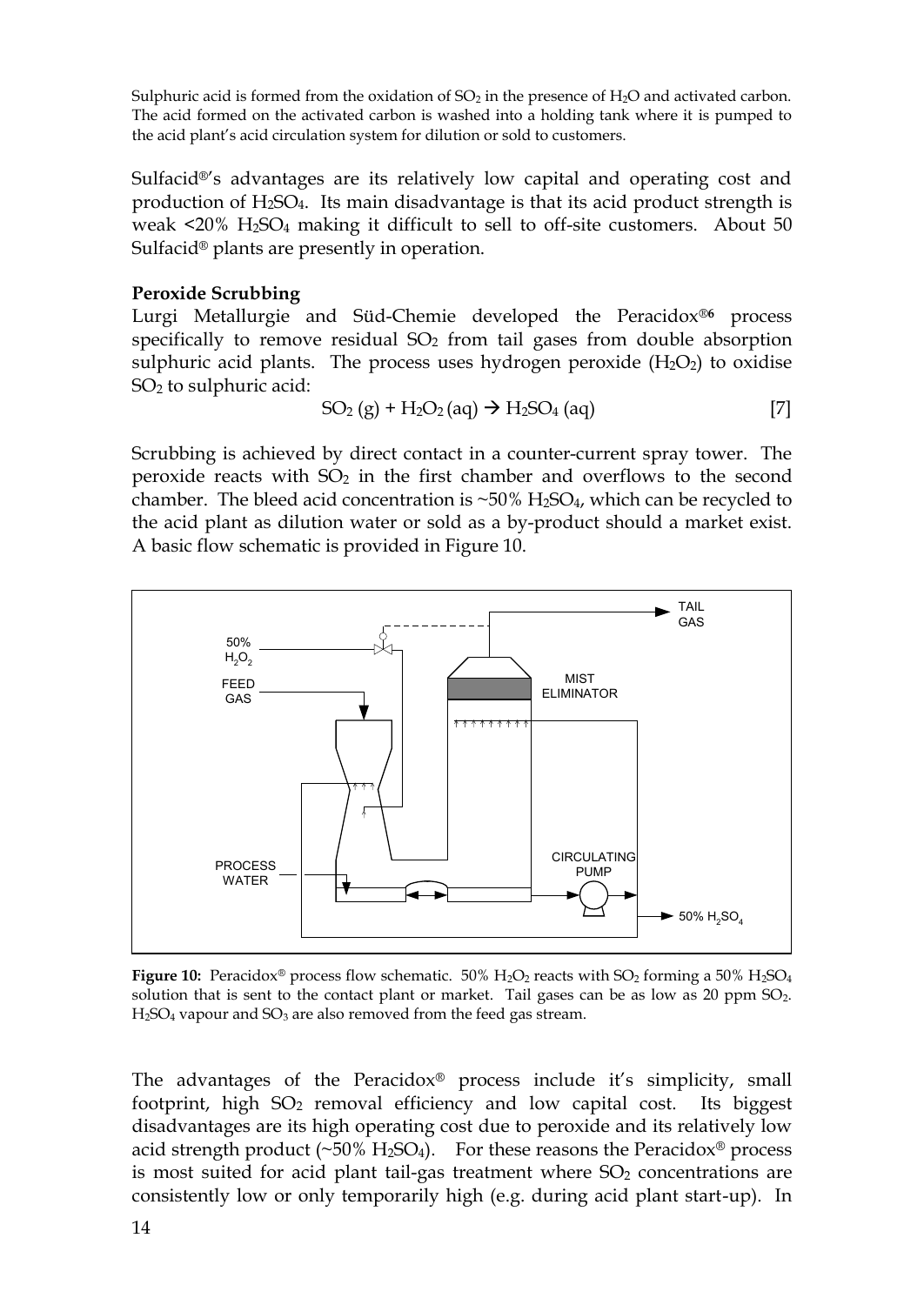this case Peracidox® is economical because peroxide consumption is small and its initial capital costs are low.

# **Petersen-Fattinger Process**

The chemistry of this process is based on the lead chamber process commonly used in the early 1900's.  $SO<sub>2</sub>$  and  $H<sub>2</sub>O$  bearing feed gases are contacted in a series of packed towers with 65% H<sub>2</sub>SO<sub>4</sub> containing nitrosyl sulphuric acid (NOHSO<sub>4</sub>) to promote the formation of  $H_2SO_4$  from  $SO_2$ ,  $O_2$  and  $H_2O^7$ . The acidmaking reaction generates  $NO(g)$  and  $NO<sub>2</sub>(g)$ , which are subsequently reabsorbed into higher strength acid to form more acid catalyst. Nitric acid must be added to ensure correct levels of NOHSO<sub>4</sub> are present for catalysis. Product acid is in the form of 70-76% H<sub>2</sub>SO<sub>4</sub> with some nitrosyl present.

The process advantages are its relatively high strength acid product (76% H2SO4) and low operating cost. Its disadvantages are its materials of construction sensitivity, presence of  $NO<sub>x</sub>$  in tail gas, presence of nitrosyl compounds in its product acid and, currently, only one large-scale commercial installation.

# **WSA (Wet gas Sulphuric Acid)**

Haldor Topsøe's WSA (Wet gas Sulphuric Acid)<sup>8</sup> process treats wet, low SO<sub>2</sub> concentration  $(0.2\% - 6\% SO<sub>2</sub>)$  gases.  $SO<sub>2</sub>$  bearing gases are first cooled and cleaned in a gas cleaning plant before being heated, sent through a converter for catalytic oxidation of  $SO<sub>2</sub>$  to  $SO<sub>3</sub>$  and passing through a glass tube condenser where  $H_2O$  in the gas combines with  $SO_3$  to produce strong (98%  $H_2SO_4$ ) sulphuric acid. A basic flow diagram is provided in Figure 10.



**Figure 10:** WSA process flow schematic. A natural gas burner is used to provide supplemental heat for catalytic  $SO_2$  oxidation. Heat generated in the catalyst beds during catalytic  $SO_2$ oxidation is recovered in a molten salt circulation system, which is used to heat incoming feed gas.